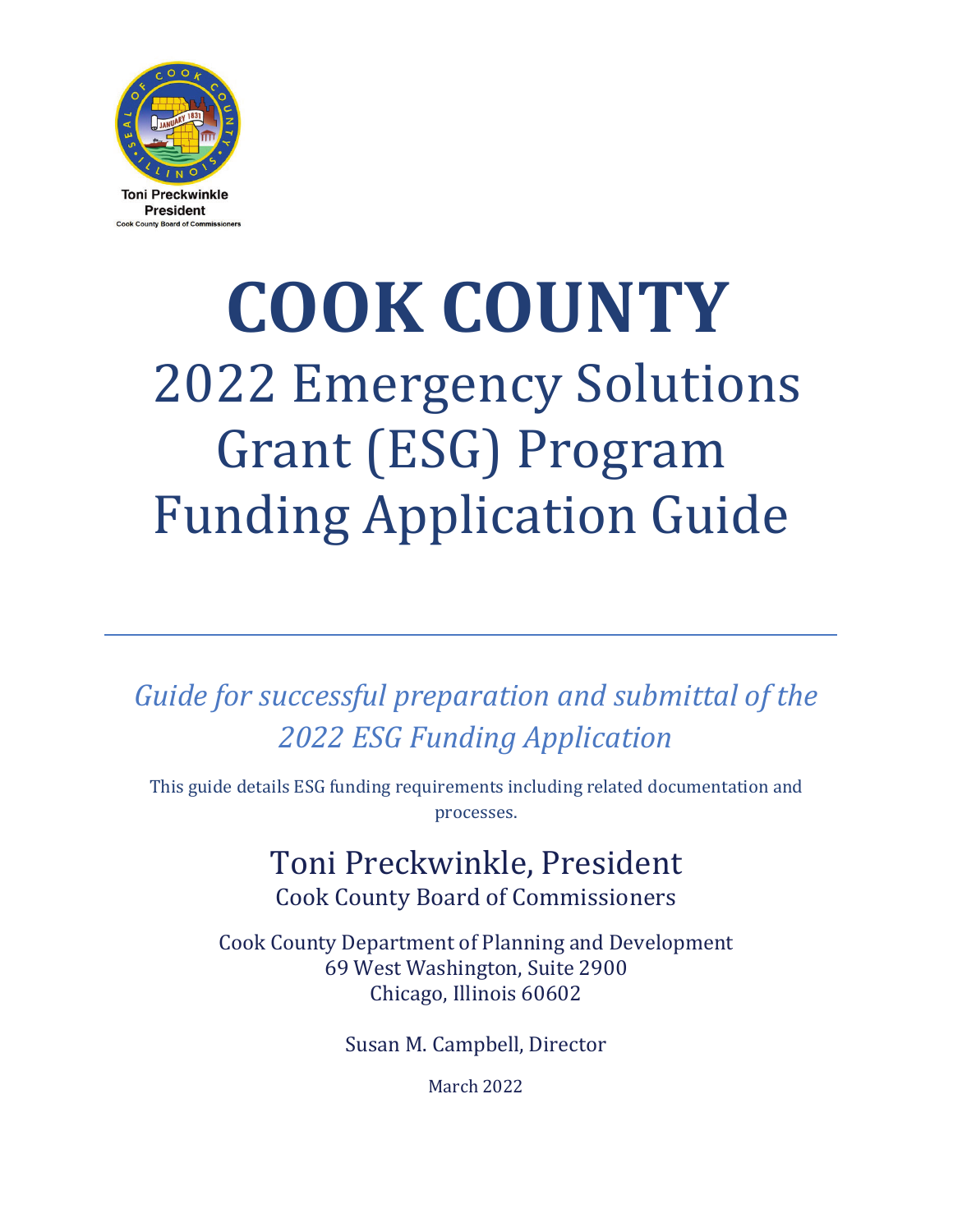

### **TABLE OF CONTENTS**

| <b>ESG Program History and Overview</b>                                                                                                                                                        | $\mathbf{2}$ |
|------------------------------------------------------------------------------------------------------------------------------------------------------------------------------------------------|--------------|
| <b>Eligible Areas</b>                                                                                                                                                                          | 3            |
| <b>Eligible Components and Activities</b>                                                                                                                                                      | 4            |
| <b>Minimum and Maximum Threshold Requirements</b>                                                                                                                                              | 8            |
| <b>Applicable Administrative Requirements</b>                                                                                                                                                  | 9            |
| <b>Application Preparation Guidance</b>                                                                                                                                                        | 10           |
| <b>Application Submittal Guidance</b>                                                                                                                                                          | 11           |
| <b>Application Evaluation Criteria Overview</b>                                                                                                                                                | 12           |
| <b>Funding Cycle Timeline and Application Workshop</b>                                                                                                                                         | 14           |
| <b>Appendix</b><br><b>Homeless Priorities and Strategies</b><br><b>Prohibited Activities</b><br><b>Coordinated Entry Participation Expectations</b><br><b>Resources</b><br><b>Key Contacts</b> | 15           |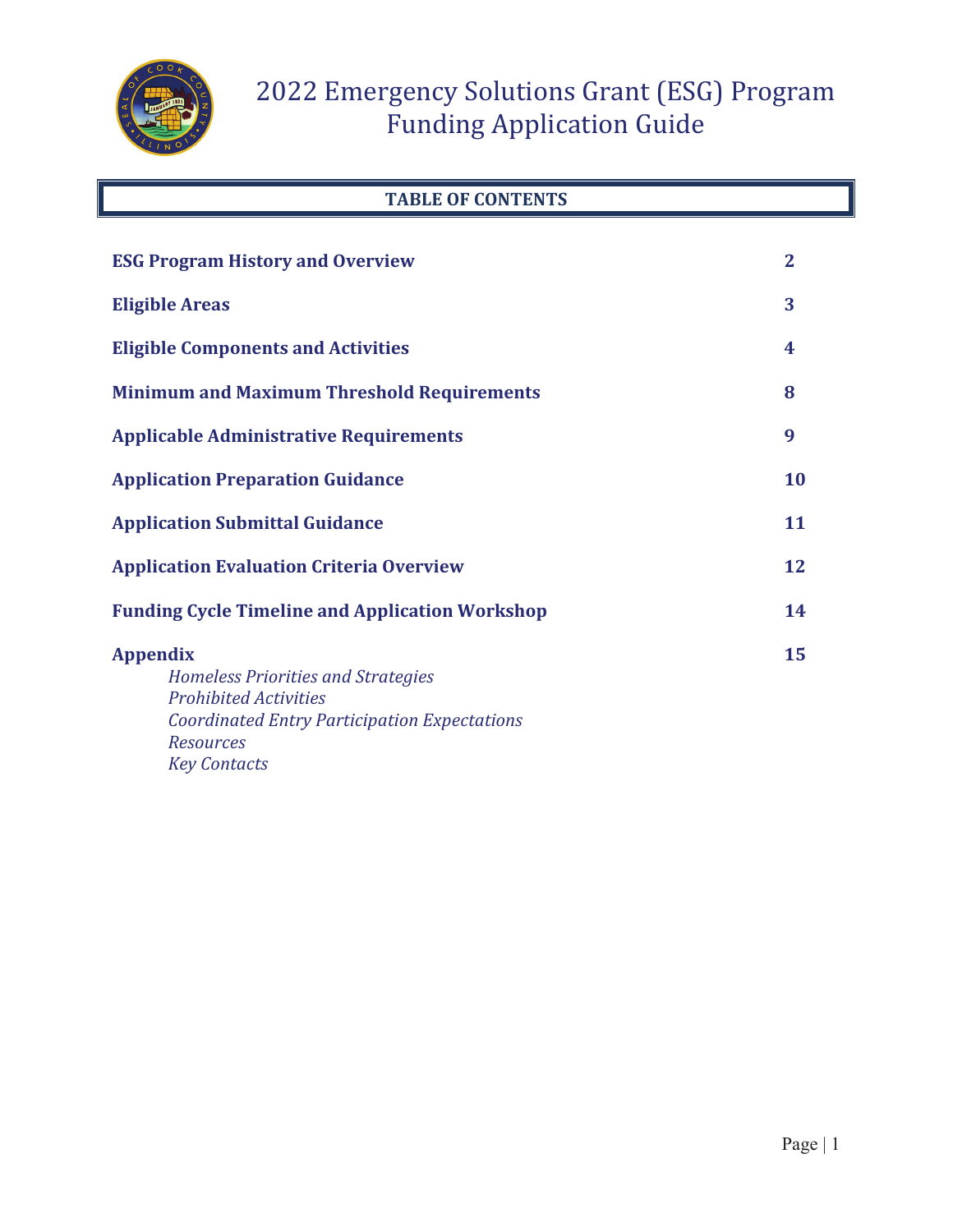

### **ESG PROGRAM HISTORY AND OVERVIEW**

The Emergency Shelter Grant (ESG) has now been amended by the "Homeless Emergency Assistance and Rapid Transition to Housing" (HEARTH) Act of 2009 to become the **Emergency Solutions Grant** (ESG). The HEARTH Act amends and reauthorizes the McKinney-Vento Homeless Assistance Act of 1987. The primary changes include a greater emphasis on homelessness prevention, the addition of rapid re-housing, the regulatory requirements for Homeless Management Information System (HMIS) use, increased emphasis on performance, and a requirement for greater coordination and collaboration between the recipient and the Continuum of Care.

While the prior ESG (the Emergency Shelter Grants program under the McKinney-Vento Act) had a greater emphasis on homeless assistance, the HEARTH regulations limit the funding for homeless assistance and remove the limitations on funding for homeless prevention and rapid re-housing. Additionally, HMIS is now an eligible component for ESG funding.

In late 2011, HUD released the interim regulations for the new ESG, the updated definitions of homelessness and at risk of homelessness, and HMIS regulations. 2012 marked the first calendar year that the new ESG regulations fully took effect.

The regulations implementing the ESG Program are found at 24 CFR Part 576.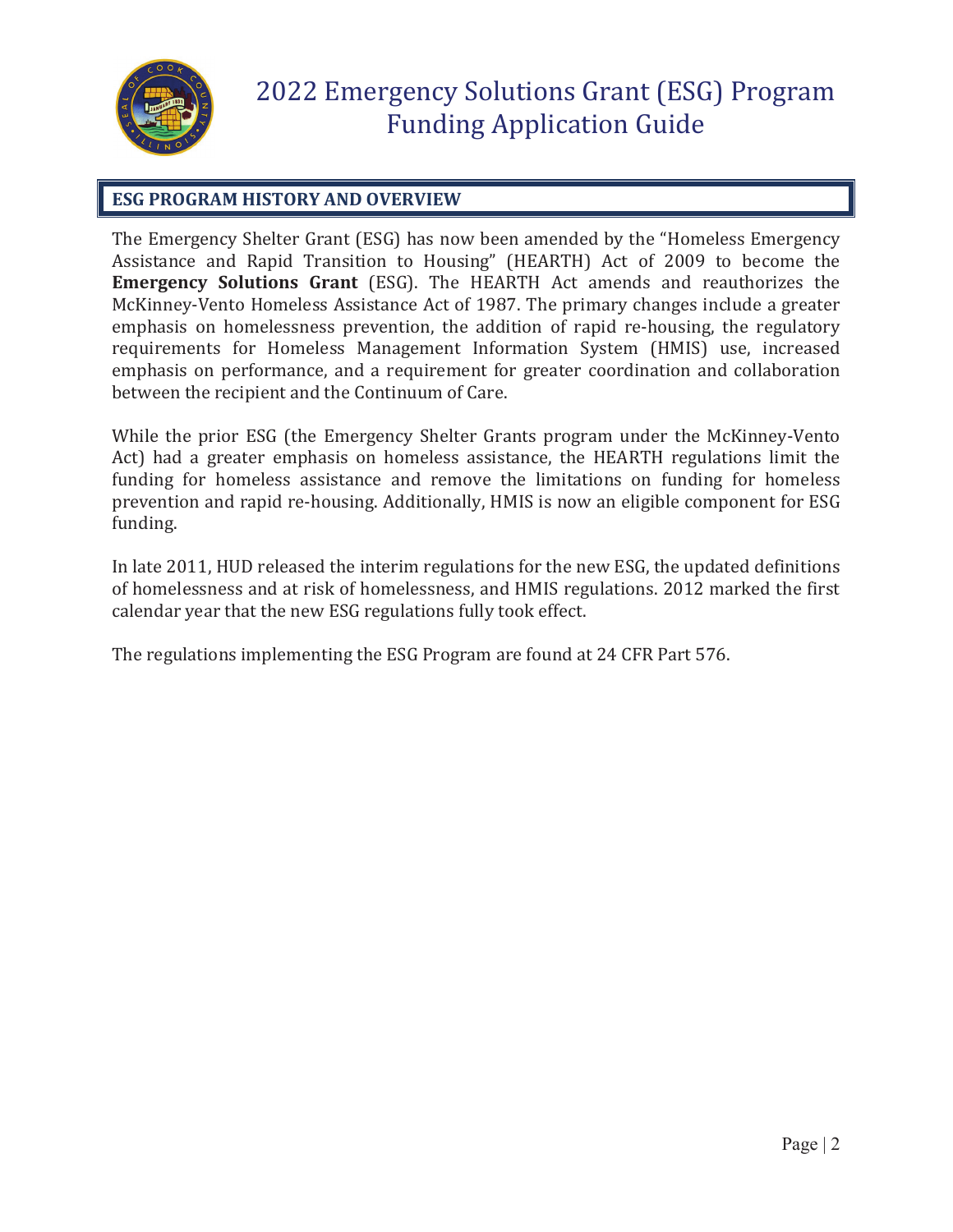

### **ELIGIBLE AREAS**

Cook County currently receives ESG funds as an annual entitlement allocation on the basis of its qualification as an urban county. Cook County ESG funds may only be utilized within the limits of the current effective Cook County Urban County area excluding other entitlement communities also receiving ESG funding.

Proposed funding applications must serve suburban Cook County—either in its entirety or within a specified location. Please note that organizations solely serving other jurisdictions that receive direct ESG funding (see list below), or solely serving clients from these jurisdictions cannot be funded. Additionally, clients funded through Homelessness Prevention or Rapid Re-housing to move into or stay in apartments in these locations cannot be funded.

All jurisdictions in Cook County may be served by Cook County's ESG program in this funding year except for:

- $\bullet$  Chicago
- $\bullet$  Cicero
- Evanston
- $\bullet$  Oak Park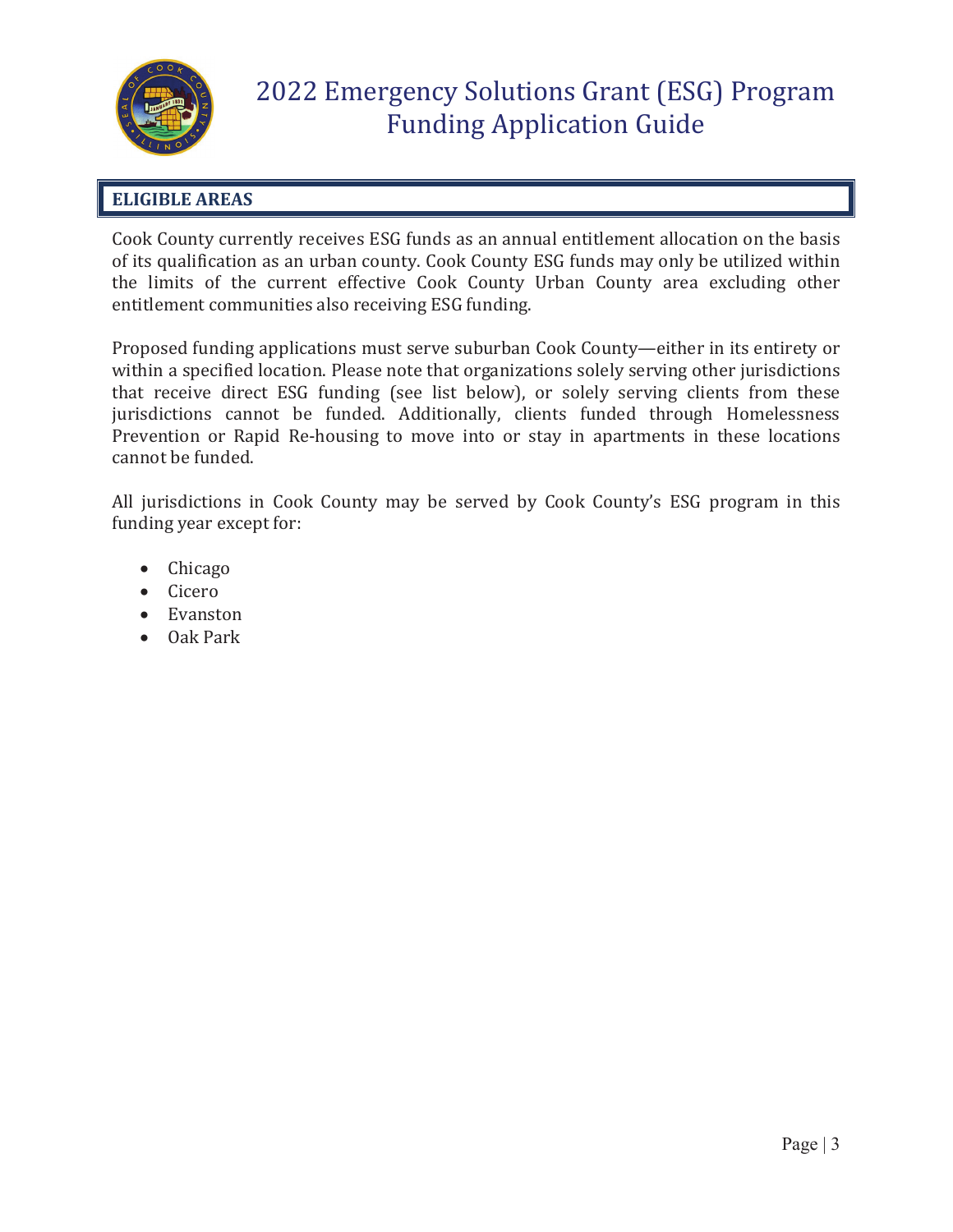

#### **ELIGIBLE COMPONENTS AND ACTIVITIES**

A broad range of programs and activities are eligible for funding in five components as listed below. Each component includes several eligible activities. Applicants may apply for funding under one or multiple components. While applicants may inquire about the eligibility of any activities not listed, applicants may generally presume that any activity not listed is ineligible.

#### **Non-profit agencies with a 501(c) 3 are eligible to apply for ESG funding; units of local government are not eligible for ESG funding.**

- **Homeless Prevention:** Assistance and services to prevent households from becoming homeless. To qualify as being at risk, households must be under 30% area median income and must also meet the criteria in the "at risk of homelessness" definition in 24 CFR § 576.2. Any assistance a household receives must either be necessary to help the household regain stability in their current household or move elsewhere and achieve permanent stability there. Subrecipients must re-evaluate and re-certify program participants for Homeless Prevention eligibility no less than once every three months.
	- **Financial Assistance—**cannot exceed 24 months during any 3 year period.
		- o **Rental Application Fees**
		- o **Security Deposits—**equal to no more than 2 months' rent
		- o **Last Month's Rent**—(if necessary) can be paid at time of security deposit and first month's rent.
		- o **Utility Deposits** for standard utilities.
		- o **Utility Payments** (A partial payment for a month counts as one month's payment.)
			- Up to 6 months in arrears for gas, electric, water, and sewage.
			- Up to 24 months of current payments for gas, electric, water, and sewage.
		- o **Moving costs**—eligible costs include truck rental, moving company costs, temporary storage fees for up to three months from when client starts receiving assistance (not arrears) and until client moves into permanent housing.
	- **Homeless Prevention Services—**Staff salaries for assisting individuals and households with housing relocation and stabilization.
		- o **Housing Search and Placement**—includes housing search and placement; assessment of housing barriers, needs, and preferences; locating housing for clients; outreach and negotiation with owners; assistance with rental applications; assessment of housing for ESG requirements for habitability, lead-based paint, and rent reasonableness;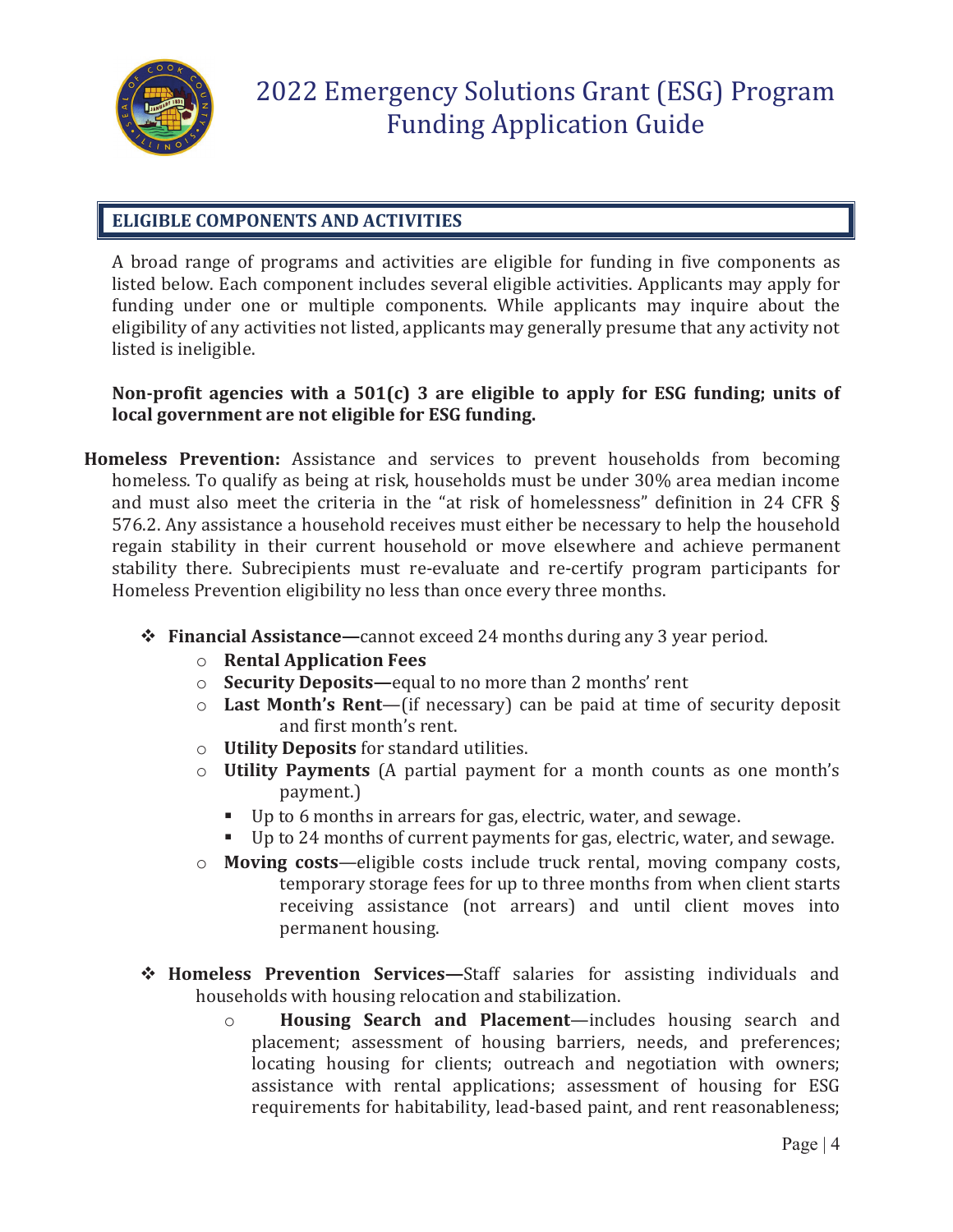

assistance with moving and utility connection arrangements; and tenant counseling.

- o **Housing Stability case management—**evaluating individuals and households receiving homeless prevention assistance; conducting initial intake and assessment; counseling; assisting individuals and households in securing mainstream services and financial benefits; developing an individualized housing plan; and conducting re-evaluations.
- o **Mediation**—between program participant and property owner or person with whom client is living to keep participant from losing permanent their housing.
- o **Legal Services**—legal services necessary to keep participant from losing permanent housing or to assist with issues that prohibit a program participant from obtaining permanent housing.
- o **Credit Repair**—credit counseling or other services to assist program participant in household budgeting. **Does not include payment or modification of a debt.**
- **Rental Assistance**—except for rental arrears, this cannot be provided to individuals or households who are receiving other public rental subsidies. Assistance can be project based or tenant based. Rent cannot exceed Fair Market Rent. The subrecipient must have an agreement with the property owner and only make payments directly to the property owner. The program participant must have a legally binding lease with the property owner, other than in the case of rental assistance for rental arrears only. Other than for Rental Arrears, late fees are not an eligible cost.
	- o **Rental Arrears**—a one-time payment of up 6 months in rental arrears, including late fees for arrears. The rent owed to the owner must be sufficiently documented in the owner's records.
	- o **Tenant-based rental assistance:** The tenant chooses their own housing unit in which to live. The subrecipient can terminate assistance if tenant move out of the unit they lease, or if the tenant becomes ineligible for assistance.
		- **Short Term—**Up to three months of rental assistance.
		- **Medium Term**—Four to 12 months of rental assistance.
- **Rapid Re-housing**: Rapid Rehousing assistance can be used to help a homeless household move into permanent housing and achieve stability in that housing. Individuals and households must meet the homeless definition, as described in 24 CFR § 576.2, or must meet the criteria under paragraphs 1 or 4, generally be staying in a homeless shelter or other place not meant for human habitation.

 The same eligible activities that apply to Homelessness Prevention apply to Rapid Re-housing, so long as the program participant meets the definition of being homeless.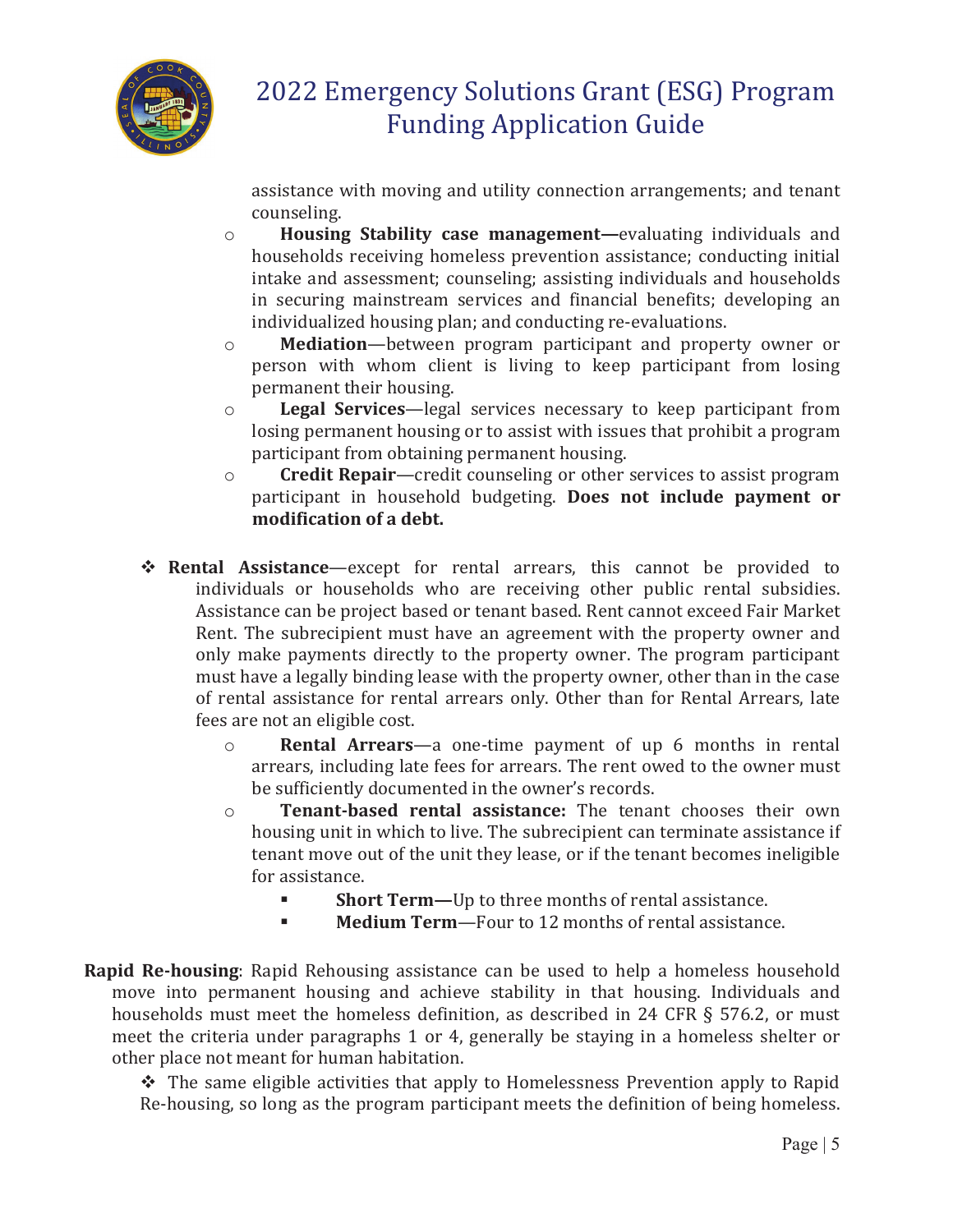

Services are then Rapid Re-housing Services, instead of Homelessness Prevention Services. A household cannot be served with Rapid Re-housing and Homelessness Prevention funding simultaneously. A household must meet one definition or the other (homeless or at risk of homelessness).

**HMIS:** Cook County has required subrecipients to use HMIS (and for Domestic Violence services agencies to use a comparable data tracking program), and it is now required by HUD and also the first year it is an eligible component of ESG.

### **Costs Connected to HMIS lead agency**

- o **Costs of maintaining, upgrading, and warehousing data.**
- o **Conducting HMIS training, including travel costs.**
- o **Salaries for those operating HMIS:** Data entry, analysis, reporting, and training other staff to use HMIS.
- o **Travel and attendance costs for HMIS training.**
- **Costs for Victims' Services Providers/Domestic Violence Agencies** 
	- o **Costs of Comparable Tracking Database (for victims' services providers only):** Costs of establishing and operating database to track longitudinal data; data cannot be entered into HMIS.

### **Emergency Shelter**

- **Essential Services:** Includes staff salaries and related costs as indicated below.
	- o Case management
		- includes costs of coordinated intake and assessment system
		- **Counseling services**
		- **EXECONDER** Connecting clients with mainstream services
		- Developing plan and monitoring progress of participants
	- o Child care costs for children under 13 (or for disabled children under 18)
	- o Basic educational skills: consumer education, health education, substance abuse prevention, literacy, English as a foreign language, and GED classes (includes costs of books, other instructional materials, and referrals).
	- o Employment assistance and job training: employment assistance and job training programs; books and instructional material specifically for job training; employment screening.
	- o Life skills training: includes budgeting, parenting, conflict resolution, nutrition, using public transportation, and purchasing household supplies.
	- o Transportation
		- **Program participant's travel on public transportation**
		- Mileage or gas costs or public transportation costs for staff to directly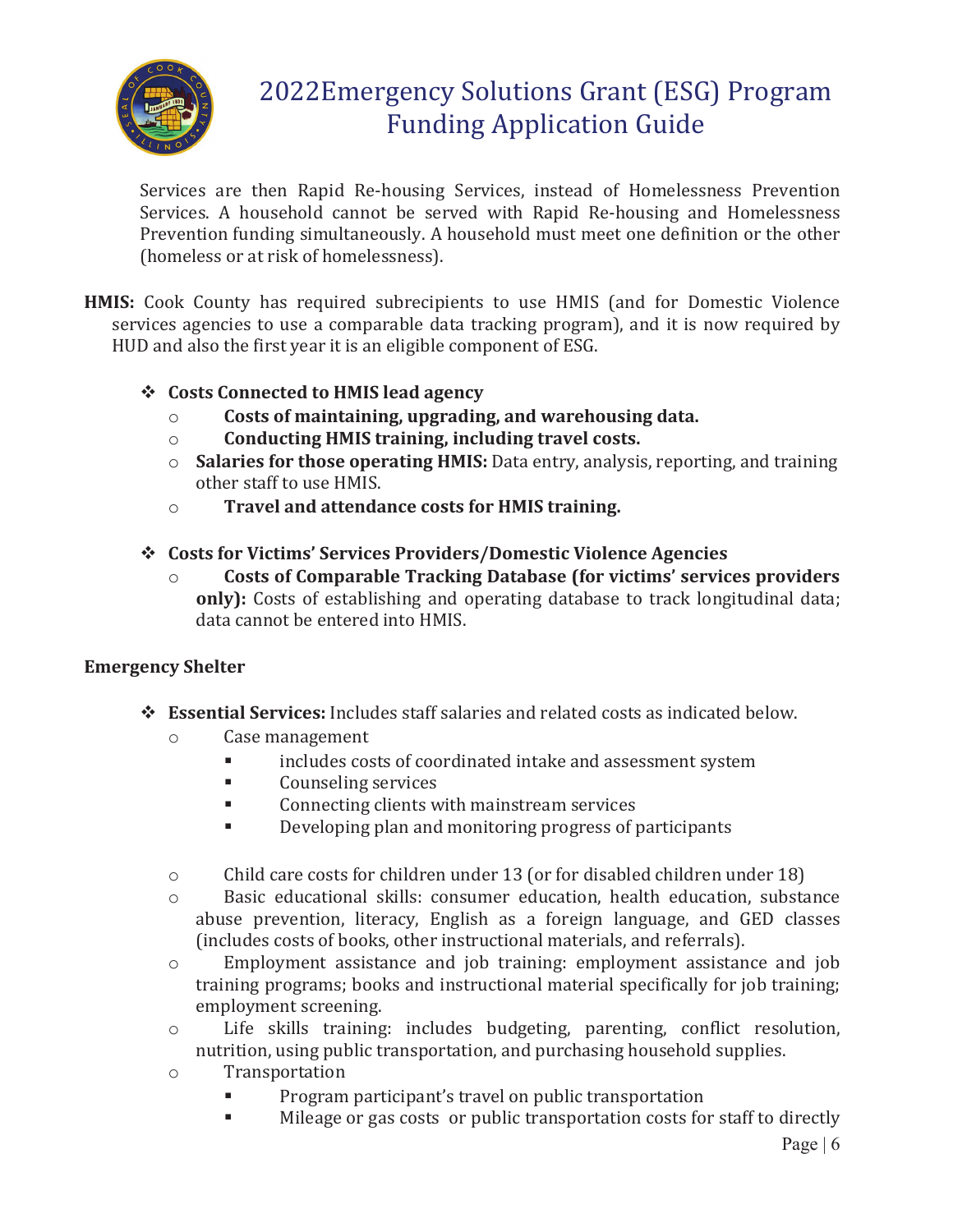

serve participants

o Services to Special Needs Populations: Eligible costs include all of the above specifically for homeless youth, victim services (Domestic Violence shelters), and services for people with HIV/AIDS.

 **Shelter Operations**: Includes costs of maintenance/repairs, rent, security, utilities, equipment, insurance, food, furnishings, and supplies necessary for the operation of the shelter, and hotel/motel vouchers, for use only when no emergency shelter spots are available.

#### **Street Outreach**

 **Engagement:** Eligible costs include **staff salaries** and **cell phone expenses** for workers who locate, identify, and build relationships with unsheltered persons to provide immediate support and connect them to emergency, community, and mainstream services.

 **Case Management: Staff salaries** for assessing needs and delivering services for participants.

- o Using centralized or coordinated intake and assessment system.
- o Determining eligibility, delivering services, securing mainstream services, referring clients to other providers,
- o Monitoring and evaluating client progress
- o Developing individualized plans for permanent housing stability for clients.
- **Transportation** 
	- o Transportation costs (**mileage, gas, or public transportation costs**) by outreach workers, and other related workers, and transportation costs for Homeless Assistance providers to transport unsheltered persons to shelters or other emergency facilities.
	- o **Cost of program participant to take public transportation**.

 **Services to Special Needs Populations:** Eligible costs include all of the above specifically for homeless youth, victim services (Domestic Violence shelters), and services for people with HIV/AIDS.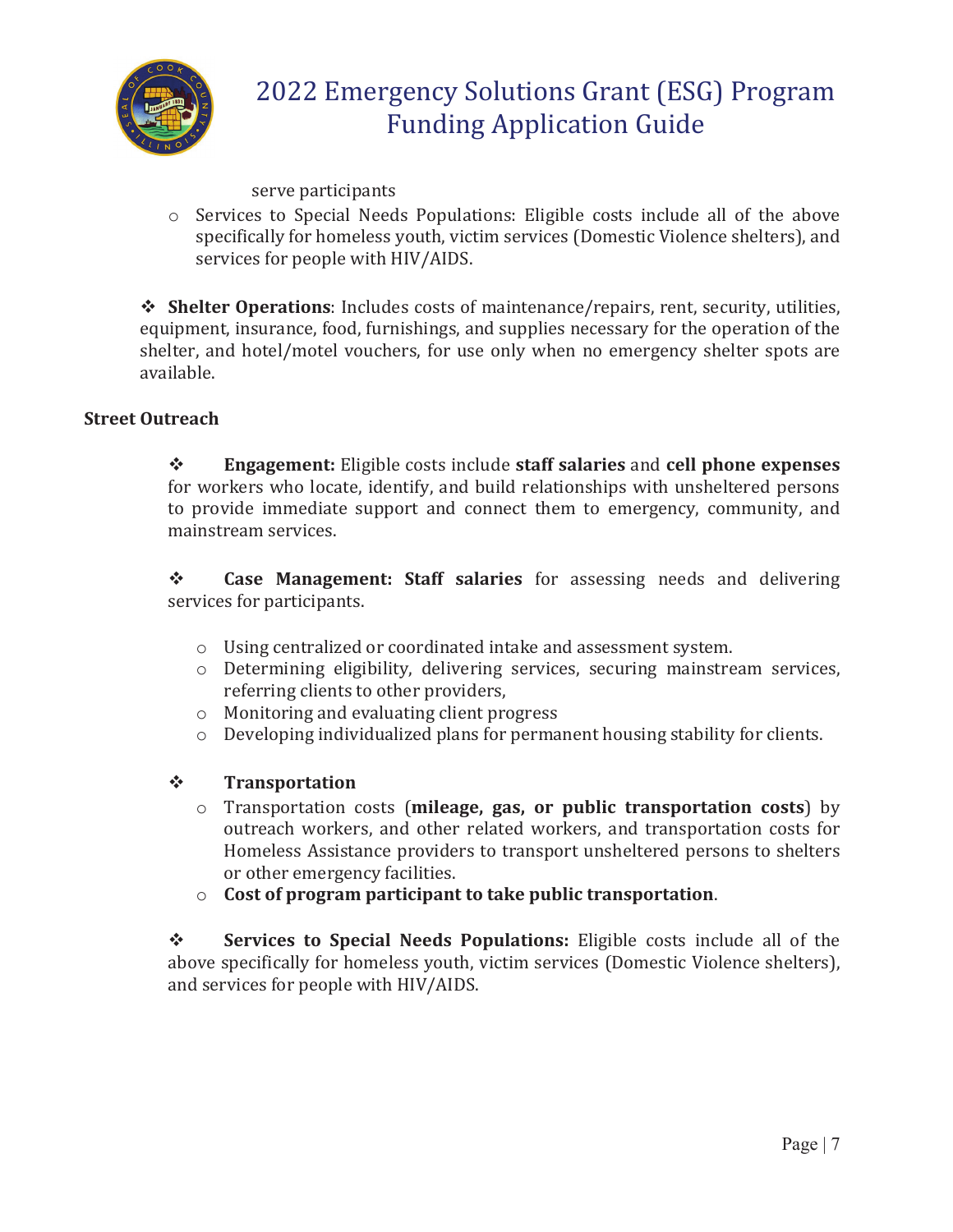

### **MINIMUM AND MAXIMUM THRESHOLD REQUIREMENTS**

Proposed projects must conform to the minimum and maximum thresholds indicated below in order to be eligible for funding.

#### *Minimums*

- Minimum application funded: \$25,000, can be spread across multiple activities and components.
- At minimum, the applicant must certify at least a dollar for dollar match for ESG. These matching funds must be available during the grant year itself.

#### *Maximums*

- Maximum application funded: \$125,000, can be spread across multiple activities and components.
- No more than 20% of the applicant's total budget (taken from the latest audit submitted) may be funded as an ESG grant. (For example, if an organization's operating budget was \$100,000, the highest ESG allocation they could get would be \$20,000.)
- No more than 50% of total award will be for staff salaries.
- Combined, the components of Street Outreach and Emergency Shelter will be capped at the greater of 60% of the total grant for the Program Year or the total amount obligated to Homeless Assistance from Program Year 2010 (\$337,464).
- No more than **6 (six)** total positions will be funded through staff salaries for ESG.
- The maximum rental assistance provided for a unit shall not exceed the HUD Fair Market rent, provided under 24 CFR 982.503, and it must comply with HUD's standard of rent reasonableness, as established under 24 CFR 982.507.
- For each household receiving rental assistance or any other financial assistance (utility assistance, for example), the maximum amount of assistance provided for Homelessness Prevention households shall not exceed \$3,000 and for Rapid Re-housing shall not exceed \$6,000. Applicants/subrecipients should strive to serve each Homelessness Prevention household with an average of \$1,500 and each Rapid Re-housing household with an average of \$3,000.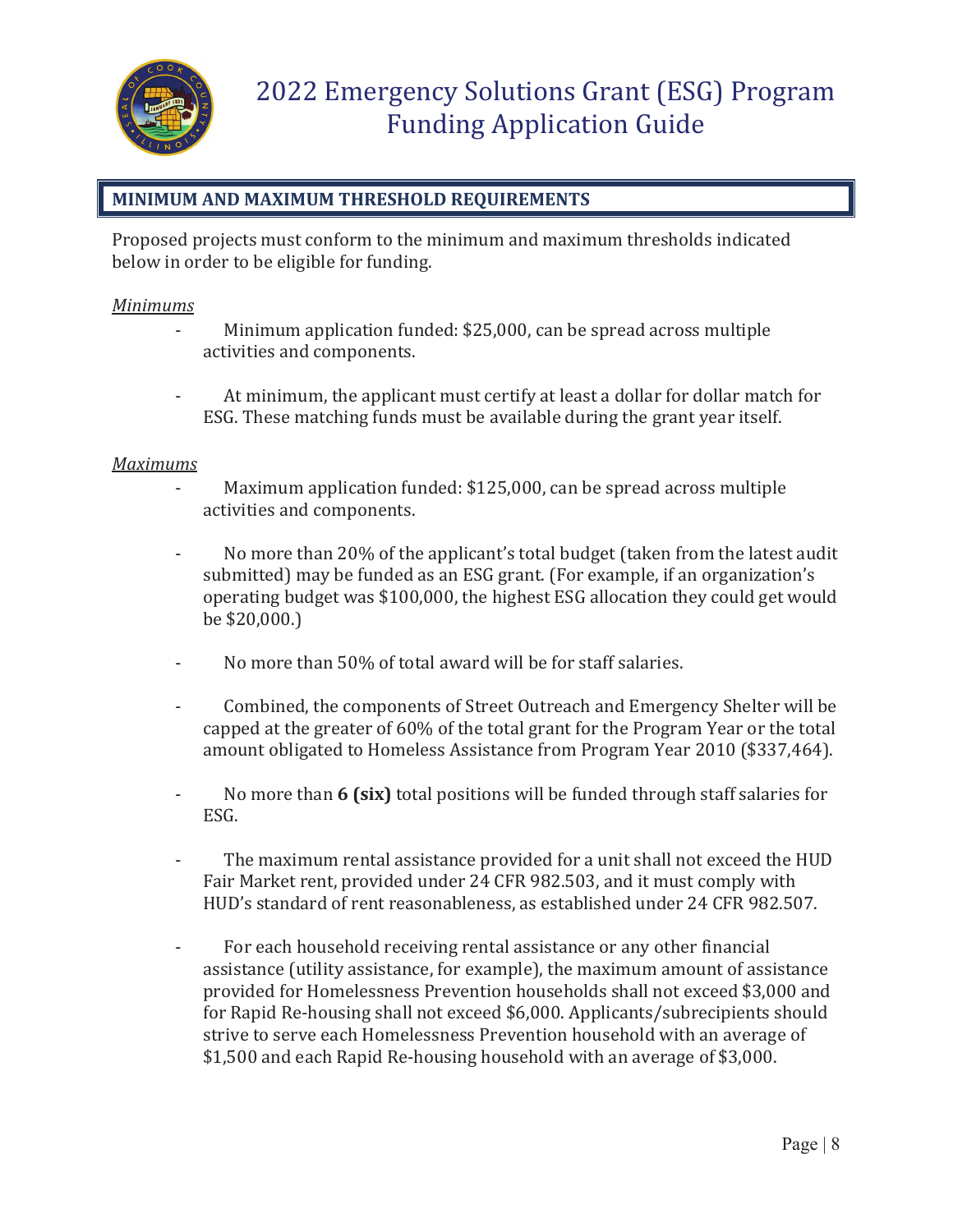

### **APPLICABLE ADMINISTRATIVE REQUIREMENTS**

In addition to the overall ESG eligibility requirements specified throughout this guide, additional administrative requirements exist. Depending upon project type, requirements pertaining to the following items may apply:

- **HMIS**: ESG subrecipients (with the exception of victim services providers) must use HMIS to track program participant data, and victim services providers must use a comparable database program.
- **Coordinated Entry:** All ESG recipients must follow the policies and procedures set by the Continuum of Care for that project-type, including the coordinated entry system. Policies can be found at:

http://suburbancook.org/sites/default/files/ce/Entry\_Point\_Operations\_Manual\_2\_ 0190222.pdf

- **Procurement:** ESG funding recipients must follow applicable procurement rules when purchasing services, supplies, materials, or equipment. Contractors must be competitively procured.
- **Lead-Based Paint:** When federal funds including ESG are used to assist housing built before 1978, steps must be taken to address lead hazards.
- **Fair Housing, Accessibility, and Equal Employment:** To be in compliance, ESG funding recipients must adhere to all the basic tenets of fair housing, accessibility, and equal opportunity regulations and demonstrate fairness in the provision of ESG funded programs and projects. These requirements are intended to protect individuals from discrimination in housing and in employment, through business opportunities such as contracting, or through other benefits created by ESG projects.

*\*\* Note:* This is not a comprehensive summary of all ESG administrative requirements. Applicants should consult the Resources included in the Appendix for additional information. Additionally, applicants are strongly encouraged to contact the Department to determine applicable administrative requirements **prior** to submission of an application. Department contacts may be found in the Appendix.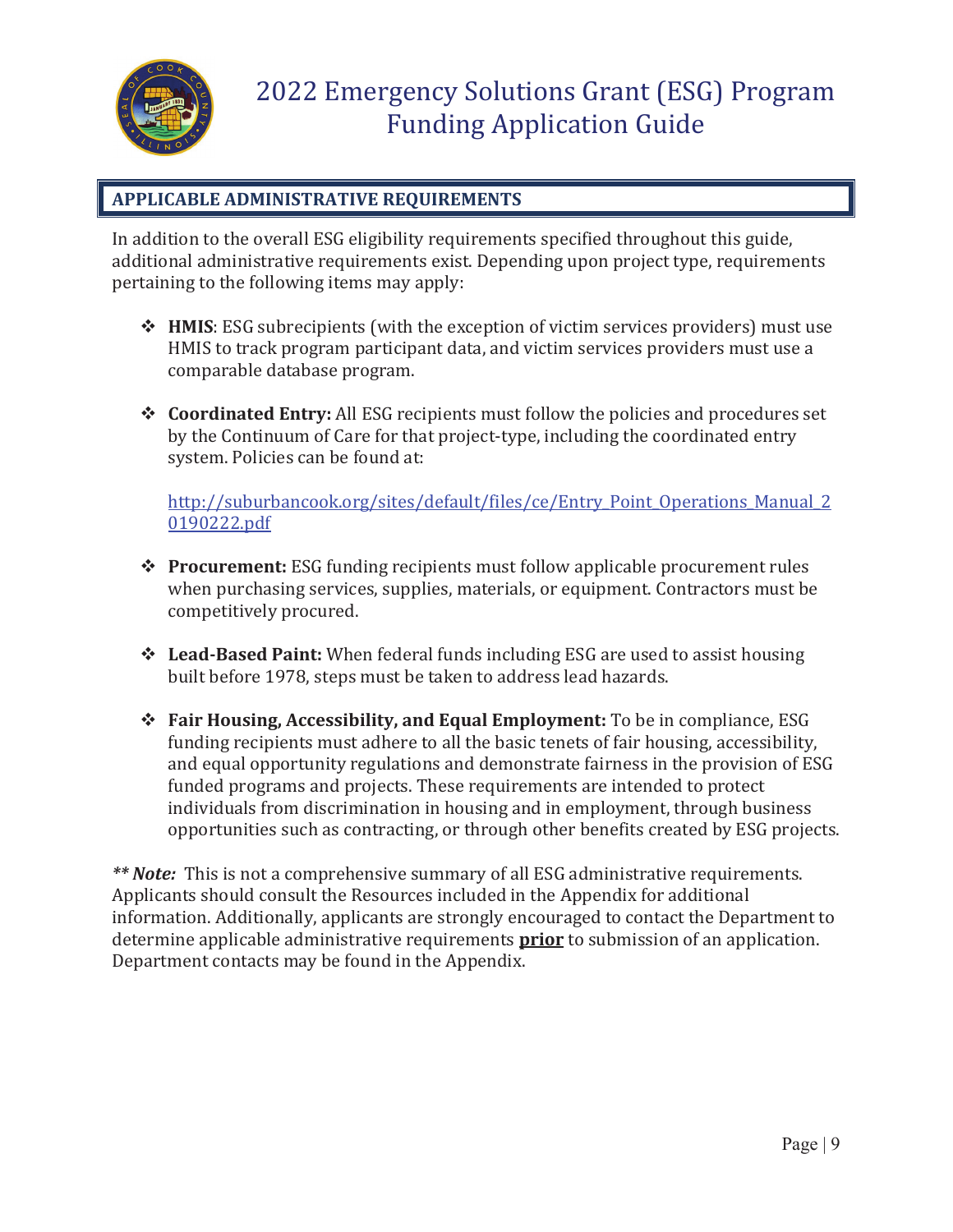

### **APPLICATION PREPARATION and SUBMITTAL GUIDANCE**

Prospective funding applicants are encouraged to attend the Application Training Workshop as indicated in the Funding Cycle Timeline. This workshop will cover general ESG funding eligibility requirements as well as the funding application format and content.

In addition, prospective applicants should consult the Resources included in the Appendix for additional information. As additional requirements and restrictions have been instituted by Cook County beyond the HUD ESG rules, applicants are strongly encouraged to contact the Department to determine eligibility and applicable requirements **prior** to submission of an application. Contacts may be found in the Appendix.

#### *Submittal*

**Applications must be submitted via the online application submission form**. No paper copies or emailed applications will be accepted.

The application submission form for ESG projects can be found here: https://www.cookcountyil.gov/service/2022esg

Please complete all applicable sections of the fillable application PDF before submitting. Please make sure that the person who signed your application is the person authorized in your resolution. Application attachments are required and must be submitted as part of your application. The application PDF, all required attachments, and any other attachments an applicant wishes to include must be submitted through the online application submission forms.

Application documents and the submission form can be found here: https://www.cookcountyil.gov/content/grant-applicants-cdbg-esg

Applicants with questions regarding appropriate submittal should contact the Department **prior** to submission. Contacts may be found in the Appendix.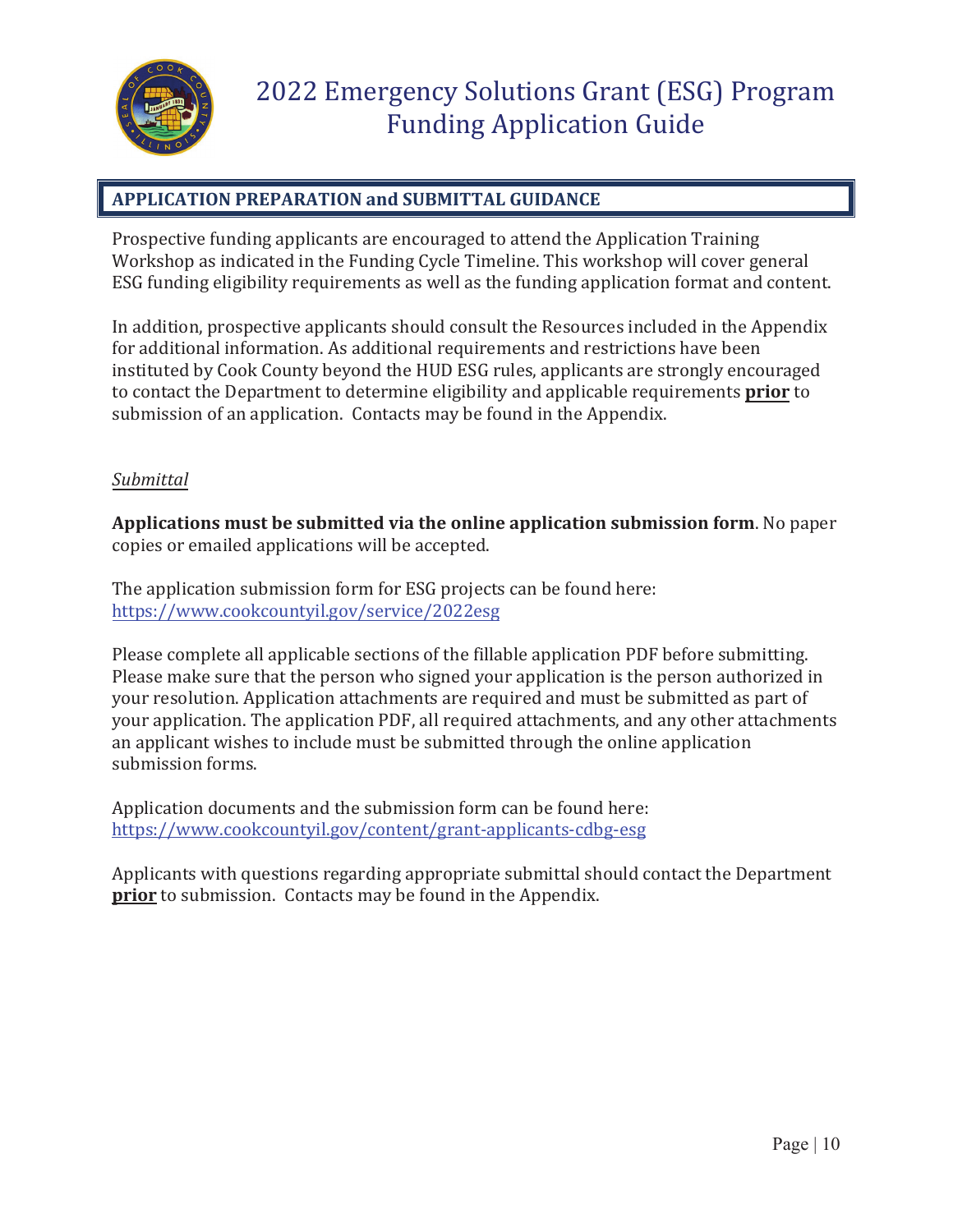

### **APPLICATION EVALUATION CRITERIA OVERVIEW**

Applications are reviewed by Cook County staff to determine completeness, eligibility and consistency with Cook County's current Consolidated Plan. Given increasingly limited funds and increasing demands, only one (1) application for ESG funds per agency will be accepted for the 2022 Program Year. Applicants are strongly encouraged to assess their most pressing needs and submit an application accordingly.

Grants are reviewed and recommended by means of a competitive application evaluation process, in accordance with project specific criteria.

While a well-written application is no guarantee of funding, you should make every effort to make the application **complete and concise**. In addition to completeness and eligibility, the categories on the following page will be used to evaluate applications: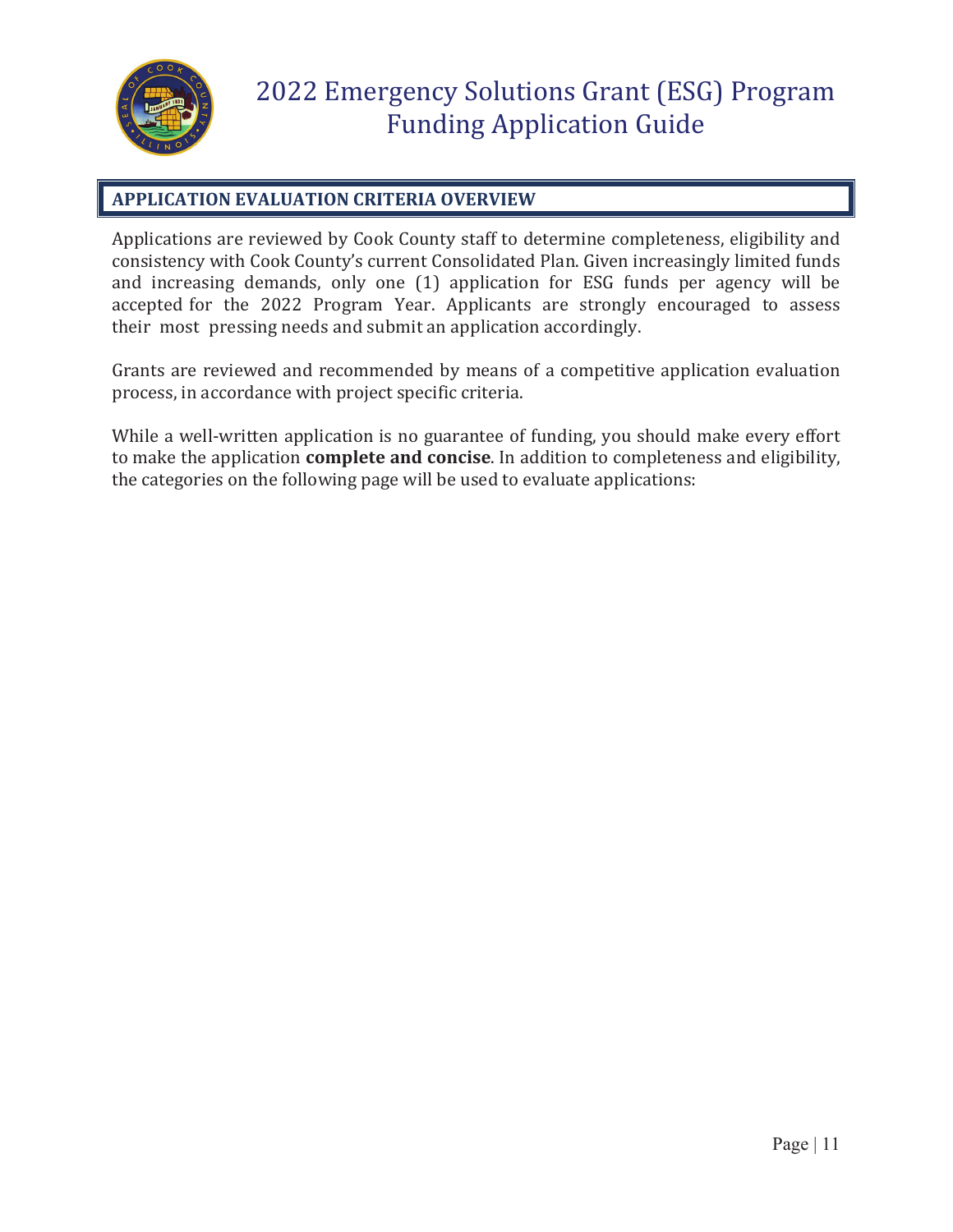

#### **All Projects:**

*Mandatory Rating Criteria Requirements* 

**Application Supporting Documentation:** Application includes all required supporting documents. Applicants will lose 15 points for each required document that is missing.

**Project Eligibility:** Does the project meet all eligibility requirements for HUD and Cook County? (See 24 CFR 576 and Application Guide) (**This criterion is all or nothing; if zero points, project cannot be considered.**)

**Consistency with Consolidated Plan:** *(This criterion is all or nothing. Project will either meet criterion or not; if zero points, project cannot be considered.)* 

**Involvement or Planned involvement with Continuum of Care and HMIS:** *(This criterion is all or nothing. Project will either meet criterion or not; if zero points, project cannot be considered.)*

**Compliance with Entry Point (Coordinated Entry) Policies or planned compliance–** Include information about the agency's participation in Coordinated Entry and compliance with Entry Point policies, including those related to training, accessibility and equal access. Note: A summary of coordinated entry expectations for each project type and the link to the policy and procedure manual is listed in the appendix.

**Experience and Organizational Capability**: The experience of the applicant - including the length of time in business and experience in undertaking programs/projects of similar complexity as the one for which funds are being requested - will be evaluated. In addition, the capability and skills of administrative and program staff to carry out the program are considered.

#### *Standard Rating Criteria*

**Completion of Application—**Points subtracted for areas of application not completed. (This does not include unanswered component questions.)

**Performance History** –**(Only applies to returning applicants)** Track record of turning in reports and on time, meet/exceed projected numbers, submission drawdowns quarterly, drawdown complete award amount

**Participation in Continuum of Care and HMIS (or other database tracking system for Domestic Violence agencies)—**points for checked boxes for yes, additional points for narrative mentions of involvement.

**Number of beneficiaries to be served**—Efficiency in ability to serve clients by type of service

**Presence of Homeless or Formerly Homeless Involvement**—(Involvement listed for minimal points; involvement detail for greater points; involvement in documented, meaningful policy-making way for greatest number of points.)

**Housing First/Low Barrier Services –** Projects are rewarded for providing low-barrier/low-threshold services or not screening out clients from a program (i.e. sobriety requirements, criminal background, treatment requirements, etc.). Note: refer to the "Housing First Checklist" in the appendix for more information.

**Regional Collaboration—**checked yes? more total points for detail.

**Leverage**—checked yes? additional points for detail; still greater points for higher match.

**Demonstrated History**—Include history relating to homeless programs, federal grants, and ESG in particular. Success metrics are beneficial as well.

**Specificity of Descriptions—**Completeness and clarity of narratives (Note that if there are inconsistencies within the application, the applicant cannot get the full points.)

#### *Bonus Rating Criteria*

**Serves Area of Greater Need or Geared toward Special Subpopulation** (Domestic Violence, Unaccompanied Youth (up to age 24), serves south suburbs exclusively, serves people who are chronically homeless)

**Part of Broader Strategic Plan or Vision**—yes checked and up to 1 additional point for detail.

**Innovative Aspects**— yes checked and up to 1 additional point for detail.

**Focus on Rapid Rehousing—**Whether the organization is doing something with Re-housing or whether Re-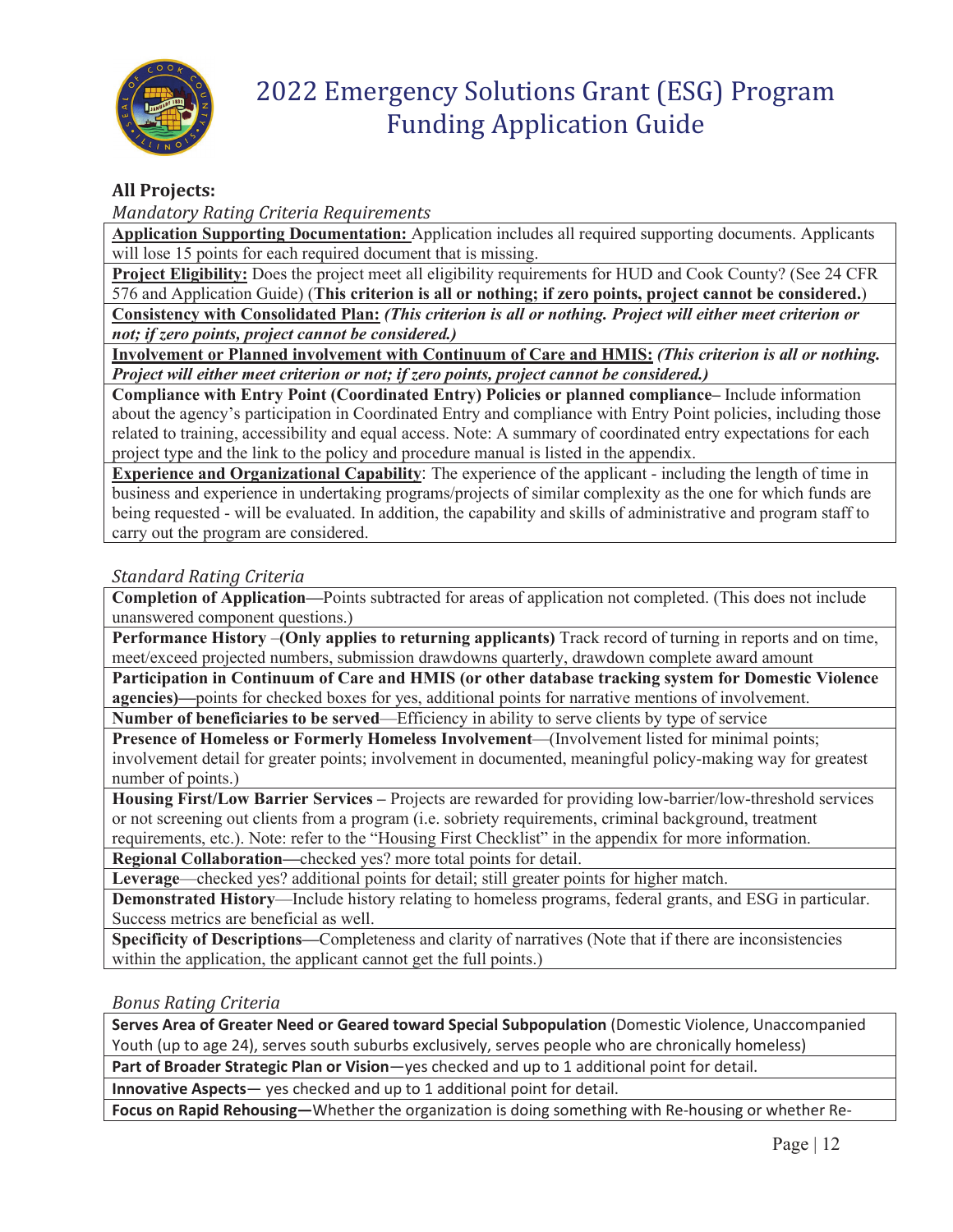

#### housing is its focus.

**Involvement in an Alliance Committee or team:** The Alliance has several committees and teams working to implement the Alliance strategic plan to prevent and end homelessness including Built for Zero, Advocacy, Prevention/Diversion, Outreach, Youth, Coordinated Entry, and Plan.

# **FUNDING CYCLE TIMELINE**

| March 22, 2022                 | Application Webinar (see details below)                                                          |
|--------------------------------|--------------------------------------------------------------------------------------------------|
|                                |                                                                                                  |
| April 15, 2022<br>(Due by 5pm) | Applications are due via upload through the online<br>application submission forms (see page 10) |
| April 16 to June 2022          | Application review period by Cook County Staff                                                   |
|                                | <b>Economic Development Advisory Committee</b>                                                   |
|                                | <b>Public Hearing</b>                                                                            |
| July 2022 (Expected)           | Approval of recommended 2022 projects                                                            |
|                                | Anticipated Cook County Board Meeting to approve                                                 |
| Auust 2020 (Expected)          | projects                                                                                         |

#### **Application Webinar**

We are also offering a webinar application workshop on Tuesday, March 22 from 9:30am to 11am.

We will share RSVP information for the webinar soon.

#### **Note: The webinar is not mandatory.**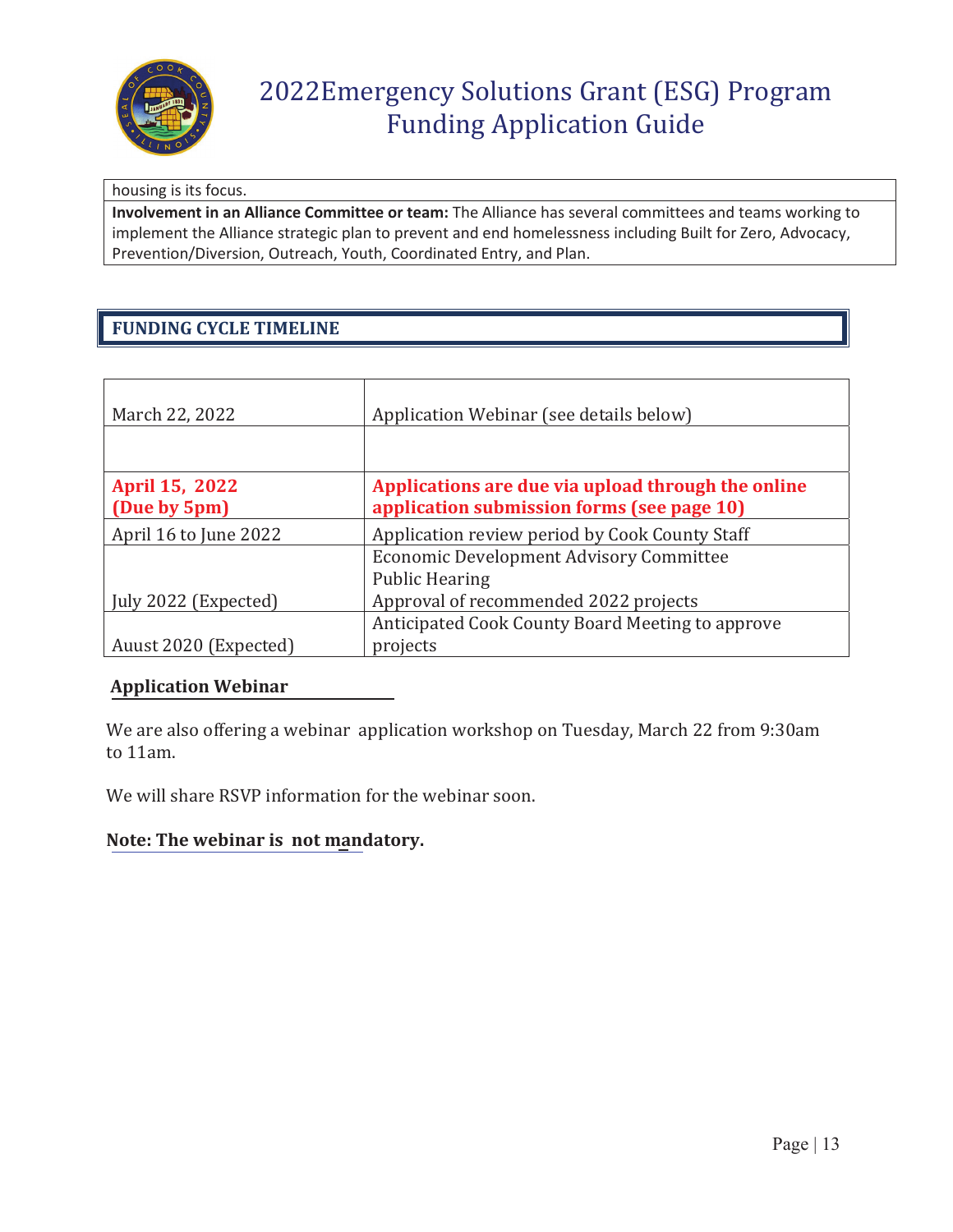

# **APPENDIX**

### FROM COOK COUNTY'S CURRENT CONSOLIDATED PLAN

# **Selected Housing Development and Services Strategies**

3.1 Preserve and create affordable housing in more affluent job- and transitrich areas of Cook County.

- 3.3 Prioritize projects and programs that link housing with employment.
- 3.5 Prioritize projects and programs that link with services.
- 3.6 Expand access to the County's supply of housing through tenant-based rental assistance.
- 3.7 Decrease housing barriers for ex-offenders in Cook County.

# **Non-Housing Services Strategies**

- 4.1 Advance social service funding collaboration in suburban Cook.
- 4.2 Prioritize service offerings that link across programs and support subregional efforts.
- 4.3 Continue to participate in the regional dialogue around the need for a comprehensive referral system.
- 4.4 Continue to support collaboration around social service provision to improve efficiency.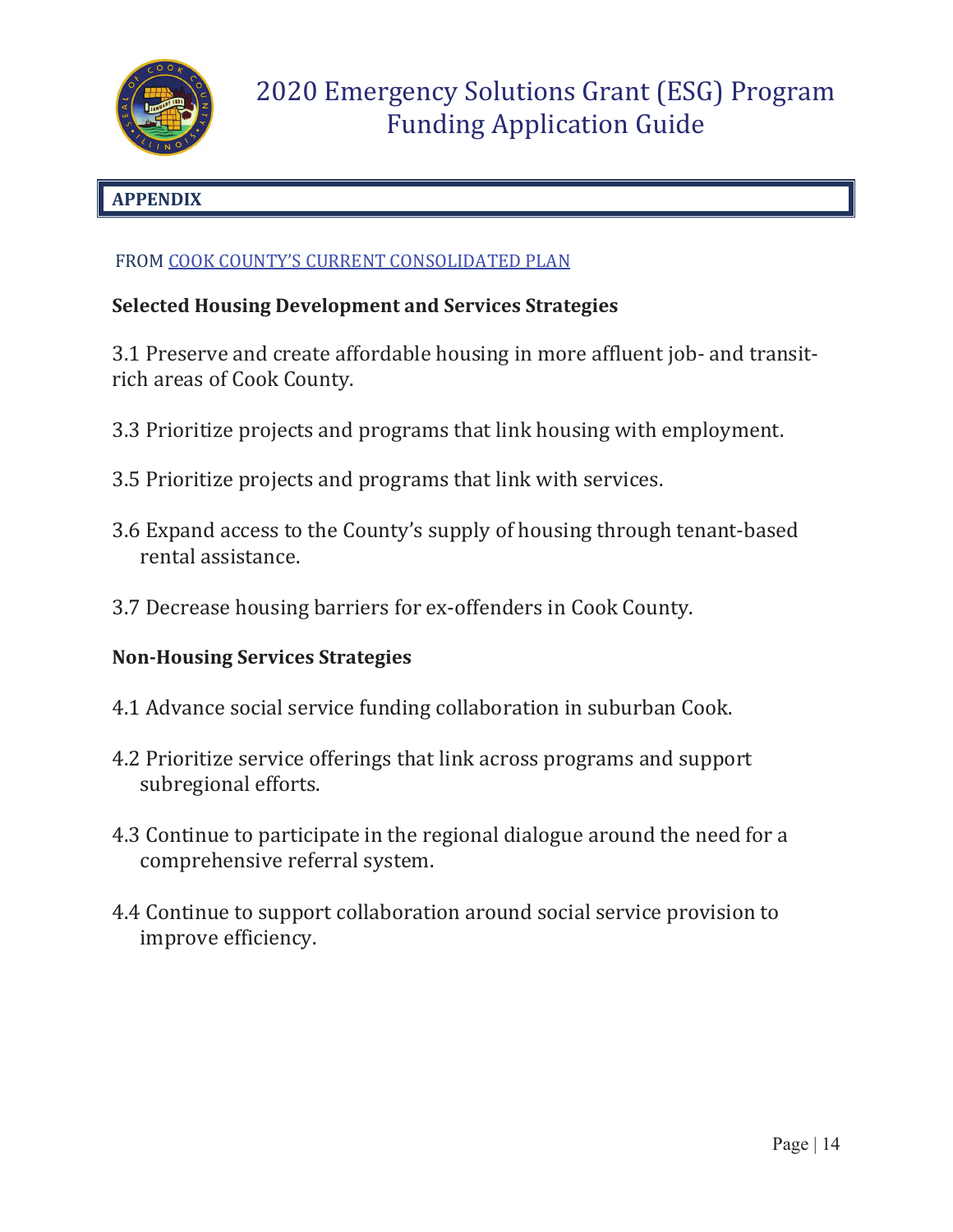

# *PROHIBITED ACTIVITIES*

The following activities may not be assisted with ESG funds:

- $\triangle$  Legal services: Legal services for immigration and citizenship matters and issues relating to mortgages are ineligible costs. Retainer fee arrangements and contingency fee arrangements are ineligible costs.
- \* Targeting program participants only by ability to become self-sufficient.
- \* Providing assistance to persons who are employees, agents, consultants, officers, or elected or appointed officials of Cook County or the subrecipient agencies, except when the recipient has been granted an exception by HUD based on the individual household's case AND when the individual household meets all basic threshold requirements for being homeless or at risk of becoming homeless.
- While credit counseling *services* and other credit repair *services* are possible with ESG funds, subrecipients may not use ESG funds pay or modify a debt.
- $\bullet$  Subrecipients may not discriminate against program participants or choose not to serve program participants on the basis of race, color, religion, age, sex, disability, national origin, ancestry, sexual orientation, or gender identity.
- $\bullet$  No program participant shall receive more than 24 months of utility or rental assistance within any 3-year period.
- \* Payment of temporary storage fees under Housing Relocation and Stabilization Services.
- $\cdot \cdot$  Housing stability case management cannot exceed 30 days during the period the program participant is seeking permanent housing and cannot exceed 24 months during the period the program participant is living in permanent housing.
- $\bullet$  Rental assistance can only be provided if the rent does not exceed the Fair Market Rent established by HUD, as provided under 24 CFR part 888, and complies with HUD's standard of rent reasonableness, as established under 24 CFR 982.507.
- \* Payment of any late fees (excluding beneficiaries' rental or utility arrears).
- \* Rental or other financial assistance payments may not be made directly to clients.

*Note:* This is not a comprehensive summary of all ESG ineligible activities. Applicants should consult the Resources included in the Appendix for additional information. While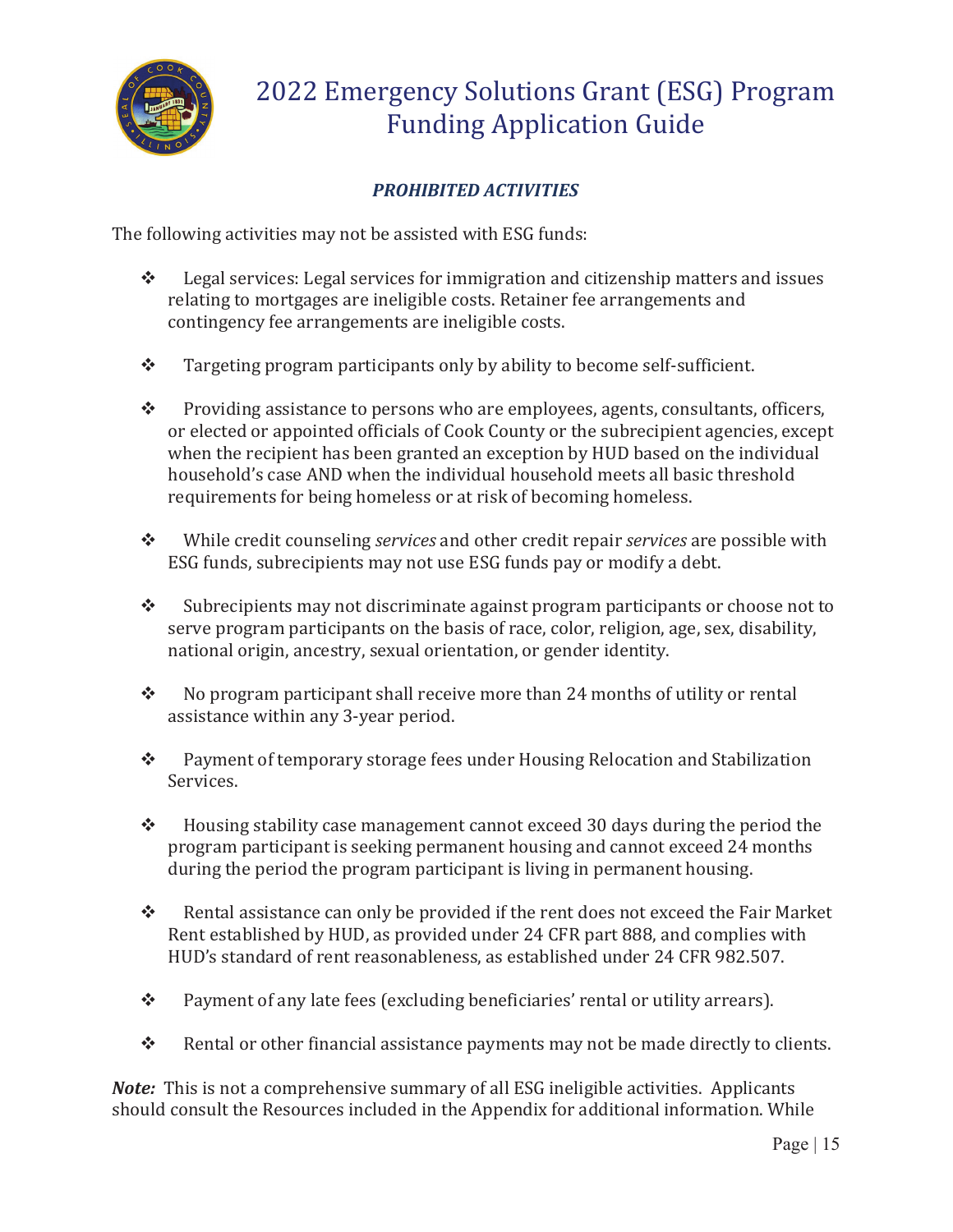

certain activities may be eligible under the HUD rules, Cook County reserves the right to further restrict project eligibility as deemed appropriate. As such, applicants are strongly encouraged to contact the Department to determine project eligibility and sources of documentation **prior** to submission of an application. Contacts may be found in the Appendix.

### *COORDINATED ENTRY PARTICIPATION EXPECTATIONS*

All ESG projects are required to follow coordinated entry policies and procedures. For a detailed description of the policies and procedures, please visit;

http://suburbancook.org/sites/default/files/ce/Entry\_Point\_Operations\_Manual\_20190222.pdf.

Expectations for all project type include, but are not limited to:

- Attend all required coordinated entry trainings within the timeframe specified in the policy-manual
- Complete standard assessments for housing and other resources (i.e. VI-SPDAT)
- Participate in case-conferencing
- (Prevention/Rapid Re-Housing only) Accept all referrals using the coordinated entry system policies and protocol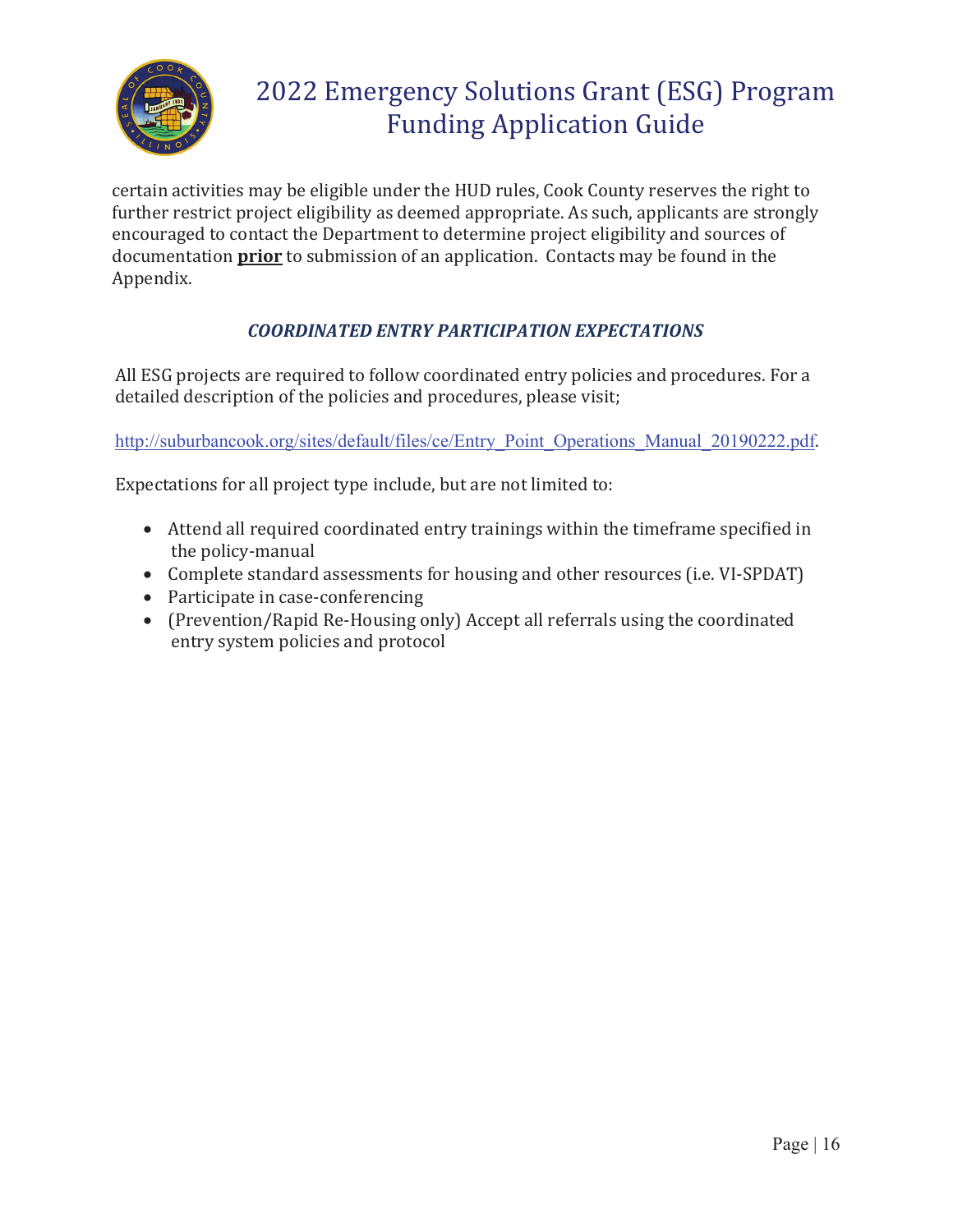

### *RESOURCES*

Prospective funding subrecipients are strongly encouraged to consult the resources indicated below for additional information regarding program and project requirements.

Cook County Current Consolidated Plan: Moving to Implementation - • Moving to Implementation - (Cook County's 2020-2024 Consolidated Plan and CEDS)

ESG Program Overview and Regulations: https://www.hudexchange.info/programs/esg/

Introduction to the Emergency Solutions Grants (ESG) Program Webinar: https://www.onecpd.info/resource/1929/introduction-to-the-emergency-solutions-grants-esgprogram-webinar/

Emergency Solutions Grants (ESG) Program Components and Activities Webinar: https://www.onecpd.info/resource/1948/emergency-solutions-grants-program-components-andactivities-webinar/

HEARTH "Homeless Definition Final Rule": https://www.onecpd.info/resource/1928/hearth-defining-homeless-final-rule/

Criteria and Recordkeeping Requirements for Definition of Homeless: https://www.onecpd.info/resource/1974/criteria-and-recordkeeping-requirements-for-definitionof-homeless/

Criteria for At Risk of Homelessness: https://www.onecpd.info/resource/1975/criteria-fordefinition-of-at-risk-of-homelessness/

Coordinated Entry policies and procedures: http://suburbancook.org/sites/default/files/ce/Entry\_Point\_Operations\_Manual\_20190222.pdf

Housing First checklist:

https://www.usich.gov/resources/uploads/asset\_library/Housing\_First\_Checklist\_FINAL.pdf